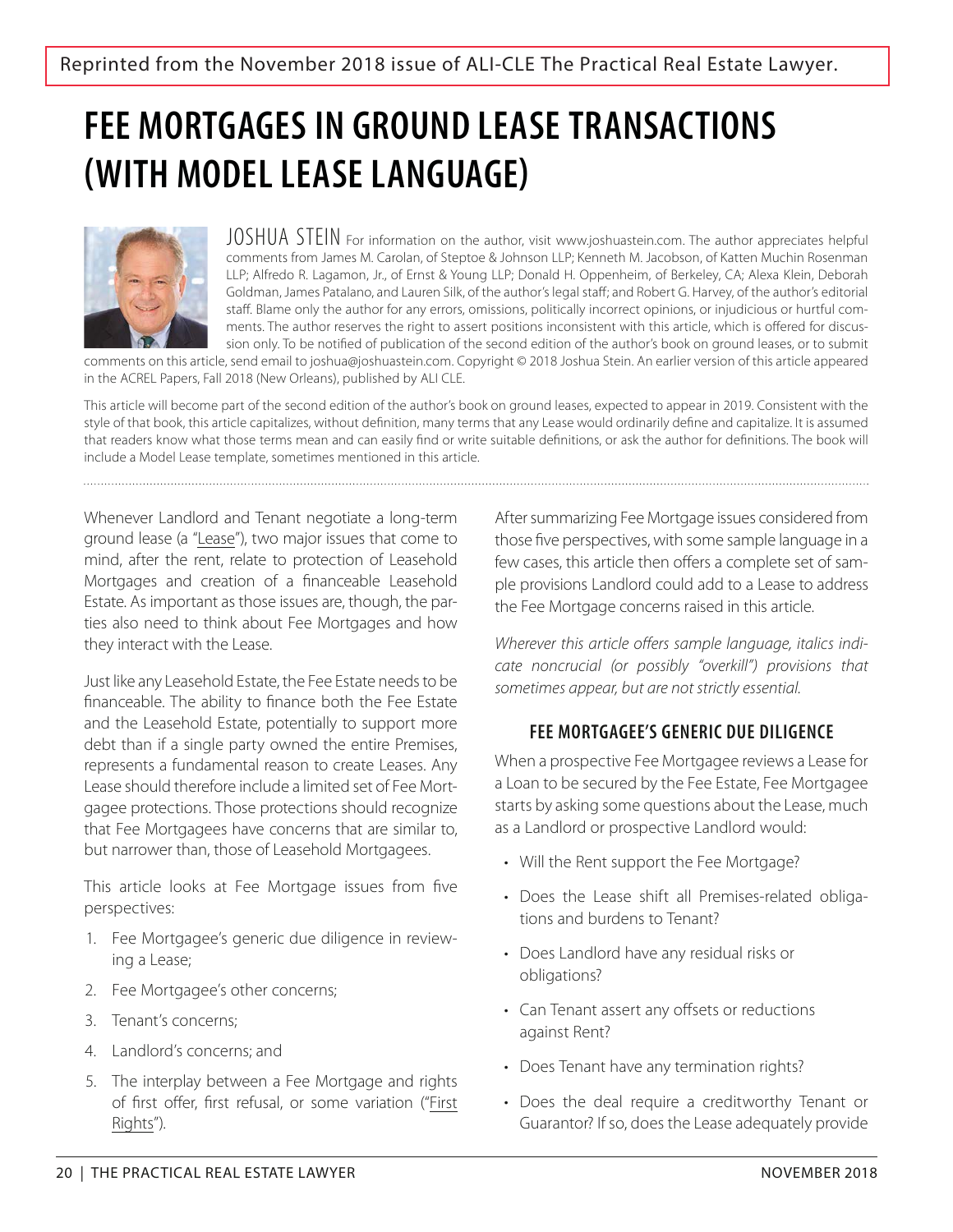that? And does the deal structure seek to assure that any creditworthy party will stay creditworthy?

- Do the development-related provisions of the Lease mitigate any risk of development failure?
- Do the insurance provisions make sense and match Fee Mortgagee's expectations?
- Does the Lease obligate Landlord to give Leasehold Mortgagees or Subtenants any rights or protections that could turn out to be burdensome, such as an obligation to nondisturb a substantially below-market or abusive Sublease?

Beyond the typical Landlord's agenda in any Lease, though, Fee Mortgagee will have a few additional concerns, placing more weight than a typical Landlord on some other concerns, because lenders worry more than borrowers about some of those things. The following due diligence checklist represents an idealized version of what Fee Mortgagee would like to see in a Lease. To the extent the Lease does not live up to that standard, Fee Mortgagee will need to evaluate the risk and either figure out a way to live with it (basis points can solve a lot of problems), persuade Landlord to obtain (pay for) a Lease amendment, or not make the Loan.

This due diligence checklist does not purport to be exhaustive. It just touches some major bases, without detail. This discussion disregards generic real estate issues that would arise if the Lease did not exist at all and are not affected by the existence of a Lease.

#### **Documentation Requirements**

Does the Lease require that any Fee Mortgage contain certain specified provisions? If so, Fee Mortgagee will want to confirm it can live with those provisions. Does the Lease require any notices or deliveries when Landlord obtains a Fee Mortgage? As part of the Fee Mortgage closing process, the Fee Mortgage should include any required provisions and Fee Mortgagee should give any required notices.

#### **Escrows**

If Fee Mortgagee wants to maintain escrows for taxes and insurance, can Landlord require Tenant to make the required monthly escrow deposits? If not, Landlord may find it needs to tie up cash to make Fee Mortgagee happy.

#### **Exculpation**

Does the Lease limit Landlord's liability to its interest in the Fee Estate? In the worst case, if the Lease obligations turn out to be untenable, Fee Mortgagee or foreclosure purchaser would want the ability to terminate any liability under the Lease. They might accomplish that by somehow abandoning the Fee Estate and the Lease, either by assigning them to an entity that is judgment-proof and bankruptcy-remote or having an express right to renounce any interest in the Fee Estate and terminate liability. Given the allocation of responsibility in any Lease, Fee Mortgagee will not worry as much as Leasehold Mortgagee about these issues. Although the notion of Lease abandonment makes sense, it is not market standard.

#### **Indemnification**

Wherever the Lease requires Tenant to indemnify Landlord, does that obligation also extend to Fee Mortgagee and its affiliates, servicers, etc.?

#### **Insurance**

Even if the insurance provisions in the Lease make sense from a Landlord's perspective, do they adequately consider Fee Mortgagee's interests and needs? If the Lease does not require Tenant to give Fee Mortgagee the benefit of a great insurance package required by the Lease, then Fee Mortgagee will find it unsatisfactory.

# **Landlord Obligations**

Does the Lease impose on Landlord any obligations that Fee Mortgagee might find unacceptable, or that a future owner of the Fee Estate might be incapable of performing, for example, any construction, particularly off-site?

# **Losses (Condemnation and Casualty)**

Fee Mortgagee will want Landlord to have first claim to any Condemnation Award, at least up to the Fee Mortgage loan balance. Fee Mortgagee will also worry about a panoply of other issues related to Losses, such as:

- Can Fee Mortgagee prevent an inadequate settlement of a claim?
- Will a creditworthy party hold any Loss Proceeds during restoration?
- Do the conditions to release of Loss Proceeds make sense?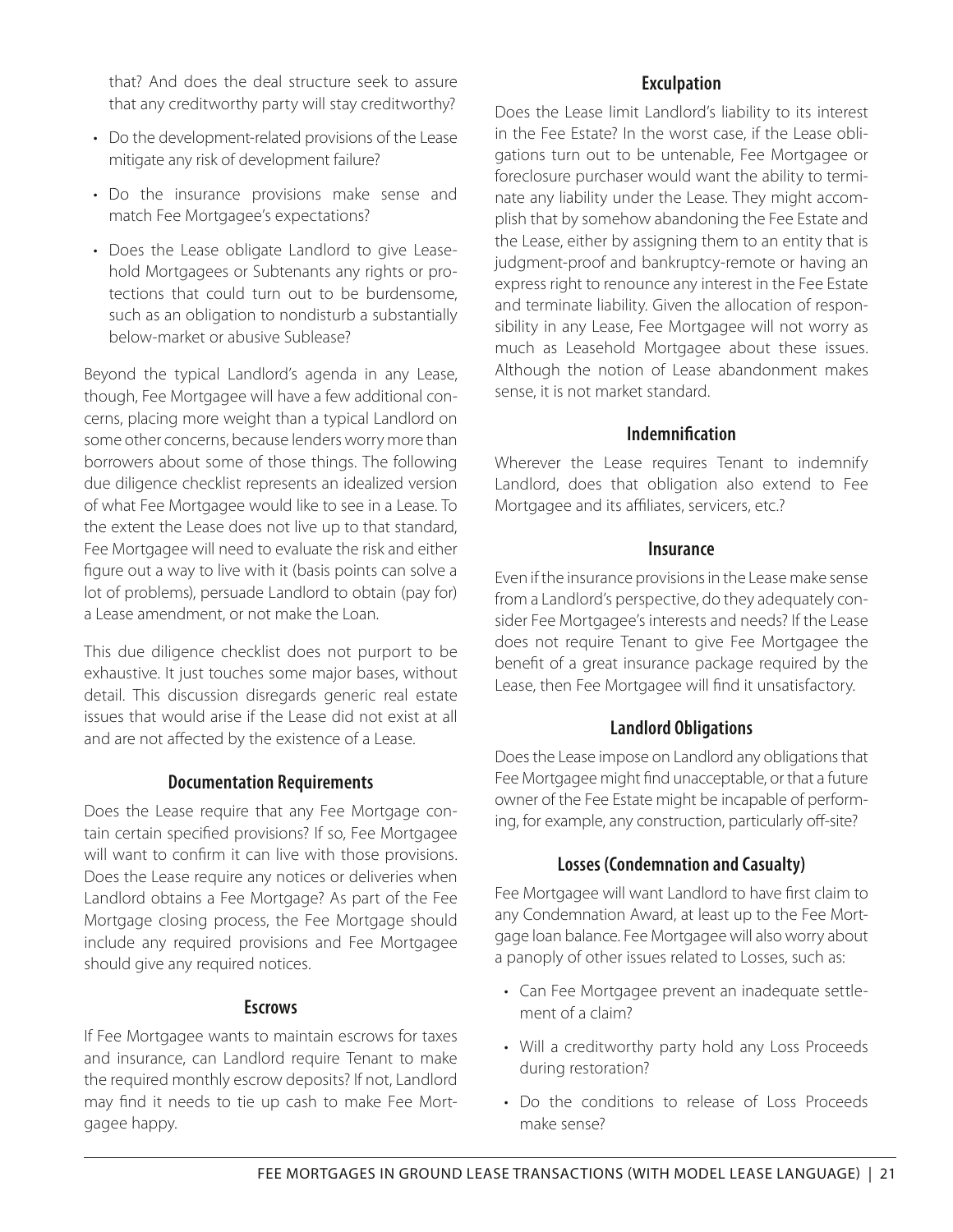- Can the Lease terminate because of a Loss?
- If so, will Fee Mortgagee be made whole?
- Can Leasehold Mortgagee or Tenant take the money and run, rather than restore?

# **Protected Parties**

Can Fee Mortgagee determine with certainty which Leasehold Mortgagees and Subtenants are entitled to protections (notices, etc.) under the Lease? If Fee Mortgagee forecloses, will Fee Mortgagee or Successor Landlord be able to obtain that information? If all such protected parties must record their rights, then Fee Mortgagee won't have a problem. If recordation is not required, then this creates potential uncertainty about who might come out of the woodwork after a foreclosure.

# **Rent Ratchet?**

Occasionally, a Lease will allow Rent to drop at the time of a land value Rent reset, if land values have dropped. In most cases, however, the Rent can never go down at any time during the Lease (a "Rent Ratchet"). Fee Mortgagees like Rent Ratchets, because the possibility of a reduction in Rent makes the Loan much harder to underwrite reliably. Landlords feel the same way, of course, but they may be more willing to trade that issue away in exchange for something else, and more optimistic and risk-tolerant than Fee Mortgagees.

# **Rent Resets and Disputes**

Can Fee Mortgagee participate in any Rent reset process or other dispute under the Lease? The outcome of any such process or dispute could hurt Fee Mortgagee, so Fee Mortgagee will not only want to know about it, but also have the right to participate and potentially approve any settlement. The Fee Mortgage can certainly address all that, but Fee Mortgagee will take more comfort if Fee Mortgagee's rights appear in the Lease.

# **Tenant Flexibility**

Does the Lease give Tenant so much flexibility on assignment, subletting, use, or alterations that Tenant might do something that Fee Mortgagee would find troublesome? For example, Landlord might not care if Tenant decided to construct a cannabis growing facility, but Fee Mortgagee might very well care.

# **Term**

How does the Lease term dovetail with the maturity date of the Loan? In the rare case where the Lease term does not extend significantly beyond the Fee Mortgage maturity date, how will Landlord and Fee Mortgagee plan ahead to deal with Lease expiration? Though Landlord may regard that as a great opportunity to do something different with the Premises, Fee Mortgagee will worry more about the loss of income.

# **FEE MORTGAGEE'S AGENDA, BEYOND LANDLORD'S**

Beyond the need to carefully review and consider the terms of the Lease, any prospective Fee Mortgagee will need to consider some other issues, both within and outside the Lease, that do not directly concern Landlord at all. Of course, any Landlord that might want to obtain a Fee Mortgage in the future, i.e., any Landlord, will also worry about these things.

# **Cash Sweep to Lockbox**

If Tenant suffers financial problems (such as excessive vacancy in a ground-leased shopping center), Fee Mortgagee may want the right to sweep all of Landlord's incoming cash. A very worried Fee Mortgagee might even want Tenant to pay its Rent into a lockbox from the outset, so Fee Mortgagee can both receive its debt service payments before Landlord sees any cash and have an early warning system for possible Tenant issues. Of course, this extra protection comes with an administrative burden and the likelihood of mistakes and confusion. Does anything in the Lease interfere with or prevent Fee Mortgagee from obtaining a lockbox?

# **Closing Deliveries**

When Fee Mortgagee closes its Loan, it will expect to receive closing deliveries equivalent to some but not all the closing deliveries required for a Leasehold Mortgage. Fee Mortgagee should also think about any guaranty, security deposit, prepaid Rent, letter of credit, ancillary agreement, or other document that Landlord received from Tenant, its affiliate, any Leasehold Mortgagee, or a third party such as a hotel manager. Fee Mortgagee's collateral package should capture all these items. For each, Fee Mortgagee should also think about obtaining: (a) estoppel certificates and confirmations; (b) comfort that Fee Mortgagee can control (prevent) future amendments or waivers; and (c) comfort that Fee Mortgagee can assign its rights with any sale of its Fee Mortgage or the Fee Estate.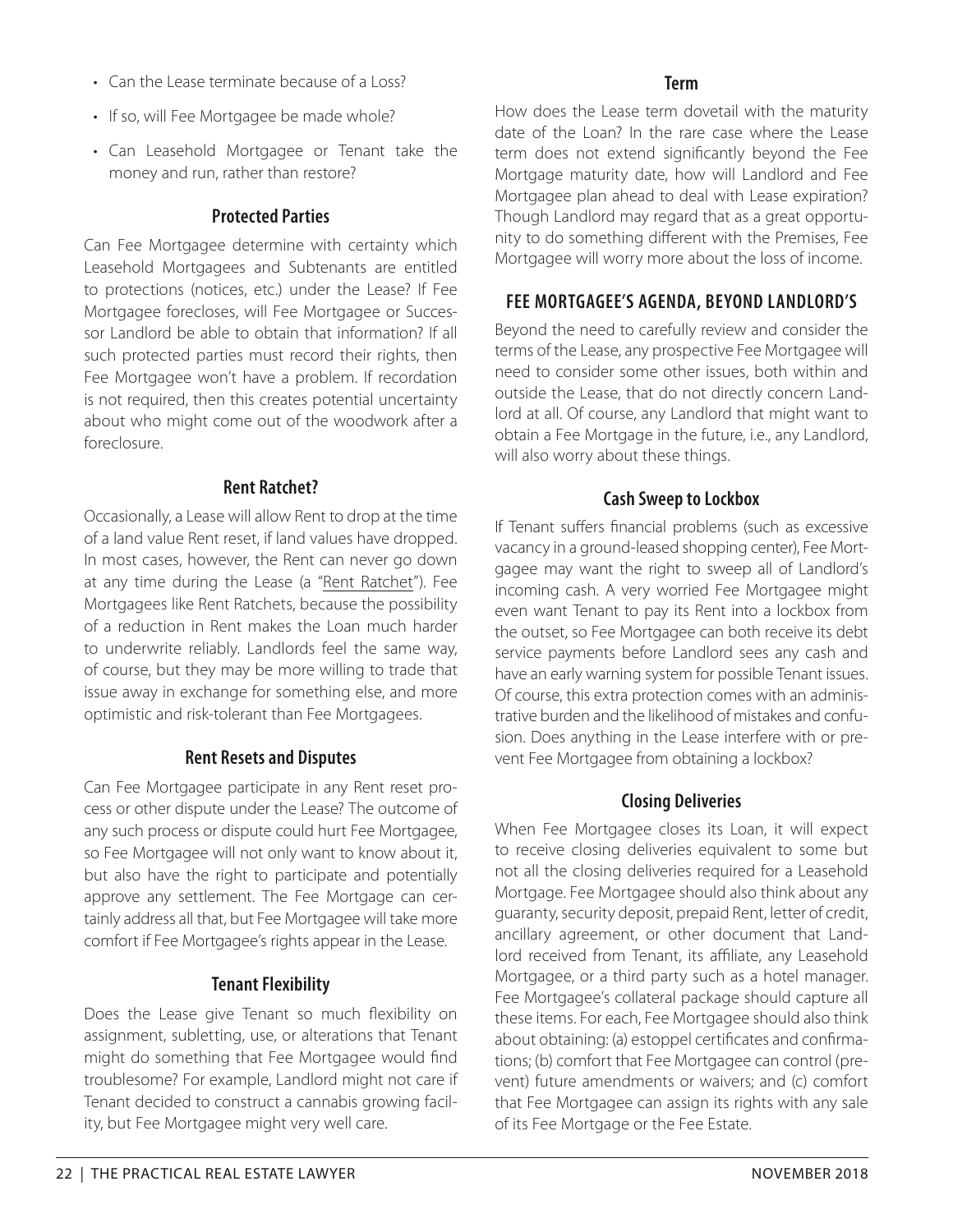#### **Escrow for Insurance and Taxes**

If Fee Mortgagee likes insurance and tax escrows, then Fee Mortgagee will probably want to: (a) maintain such an escrow if Leasehold Mortgagee does not; and (b) know with certainty that any Leasehold Mortgagee's escrow will be properly applied, even if the Leasehold Mortgage goes into default.

# **Fee Mortgage Transfer**

If Fee Mortgagee decides to transfer its Fee Mortgage, would anything in the Lease stand in the way, such as unreasonable or discretionary restrictions on who may hold a Fee Mortgage? Must Fee Mortgagee be an "Institution" or fall within some other permitted universe of Persons? How large is that universe? What's an "Institution"? Will any confidentiality restrictions in the Lease impede Fee Mortgagee's transfer? Will Fee Mortgagee be able to obtain any Tenant (or other) estoppel certificates it might need for such a transfer?

#### **Fee Mortgagee Cure Rights**

To preserve the Lease, Fee Mortgagee will want the right to cure Landlord defaults. But those cure rights can be simpler than Leasehold Mortgagee's, for two reasons:

- First, any Landlord's obligations are much simpler and more limited than Tenant's. Typically, Landlord won't have any significant obligations at all.
- Second, Landlord's failure to perform its obligations never creates a risk of total loss of Fee Mortgagee's collateral. At worst, Fee Mortgagee will lose the Lease and Tenant and the stable Rent income that the Lease produced. This might even enhance the value of Fee Mortgagee's collateral, but a typical Fee Mortgagee prefers stable Rent over drama. Still, Fee Mortgagee's need for cure rights and other protections is not as compelling as Leasehold Mortgagee's.

#### **Fee Mortgagee Deliveries**

Does the Lease require Landlord to obtain from Fee Mortgagees any consent, subordination, nondisturbance agreement ("SNDA"), Leasehold Mortgagee protection agreement, or other future document that might turn out to be undesirable?

#### **Fee Mortgagee Protections after Foreclosure**

If Fee Mortgagee forecloses, it may want protections like those in a typical nondisturbance agreement with a space tenant. For example, a foreclosing Fee Mortgagee might want to be protected from any claims Tenant might have had against Landlord before Landlord lost the property to Fee Mortgagee through a Foreclosure Transfer. Although space tenants often live with such protections for a Landlord that acquires a Fee Estate through a Foreclosure Transfer, a Tenant under a ground lease will not necessarily accept such a proposal in its entirety. Tenant and its Leasehold Mortgagee may argue that the idea of protecting Fee Mortgagees from Landlord's incompetence, defaults, or mistakes is inconsistent with the notion that the Fee Mortgage is totally subordinate to the Lease and all of Tenant's claims under the Lease. On the other hand, a Landlord typically has few obligations to Tenant. Hence, the likelihood of Tenant claims against Landlord is quite low. But even if it's a low likelihood of a large problem, Fee Mortgagee will want the right party to bear it.

Even if Tenant and Leasehold Mortgagee refuse to protect Fee Mortgagee (after a Foreclosure Transfer) from the consequences of Landlord's defaults, they may agree to protect Fee Mortgagee from only the "landlordtenant conspiracy" category of nondisturbance issues.

For example, Fee Mortgagee will want comfort that any amendment, waiver, or other impairment of the Lease requires Fee Mortgagee consent and cannot take effect without that consent. Fee Mortgagee will worry if the Lease contains any obligation for Landlord to agree to future amendments of the Lease made at Tenant's request or to accommodate a future Leasehold Mortgagee. Fee Mortgagee will want the ability to block any such amendments. Fee Mortgagee will also worry about the possibility that Tenant will prepay massive amounts of Rent (which will flow into the pockets of Landlord's principals instead of to future scheduled Fee Mortgage payments) and then default on the Fee Mortgage.<sup>1</sup>

If the Lease does not require Tenant to enter into an agreement to protect Fee Mortgagee from these and similar risks, this will create concern for any future prospective Fee Mortgagee, and hence for Landlord. Among other things, it may lead Fee Mortgagee to demand tailored nonrecourse carveouts from a creditworthy principal of Landlord.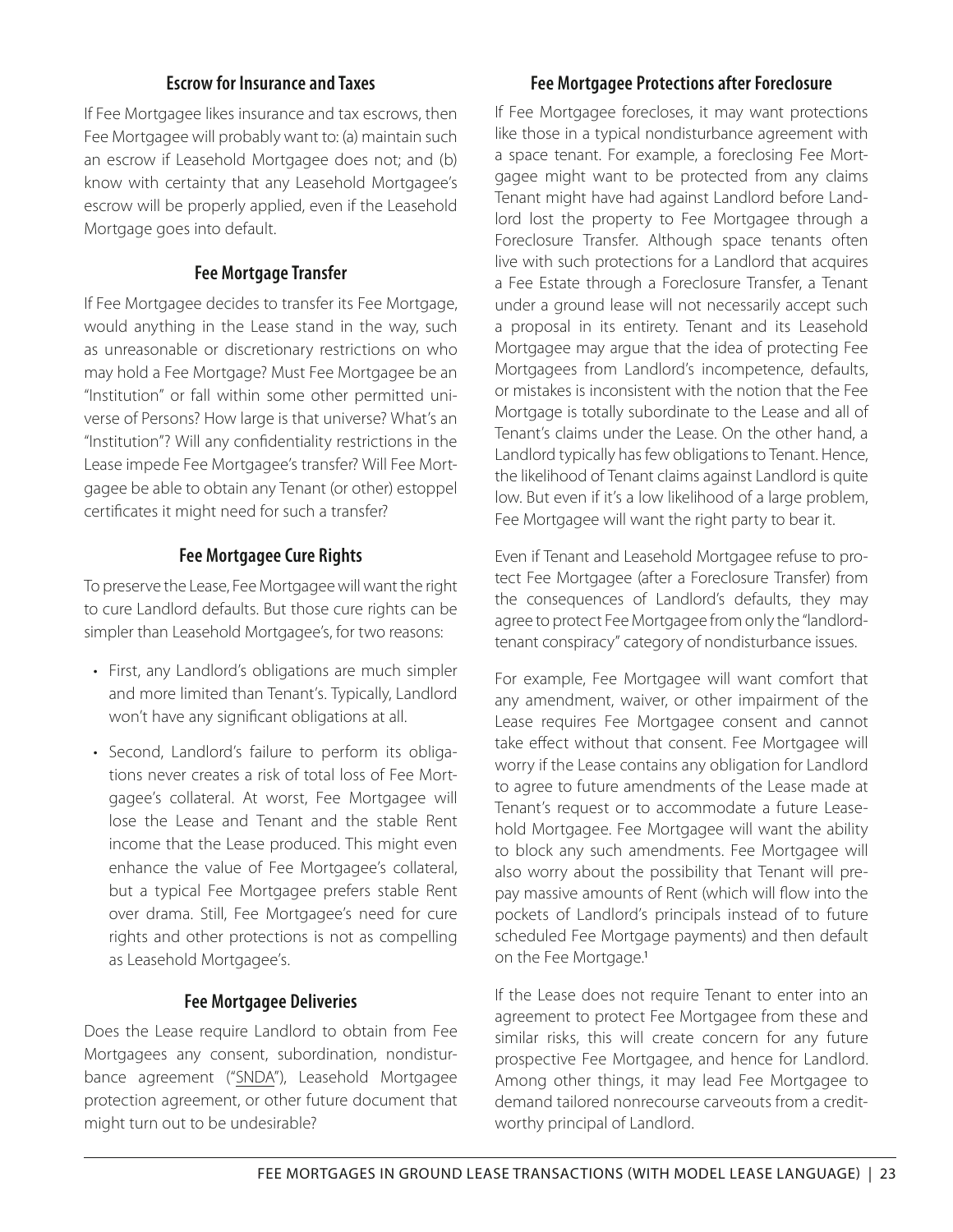## **Priority vs Ground Lease**

One issue often raised should not concern Fee Mortgagee at all: the proposition that the Lease will be prior and senior to the Fee Mortgage. That is part of the fundamental structure of any ground lease transaction. Tenants and Leasehold Mortgagees will not tolerate mere nondisturbance agreements from Fee Mortgagees. And Fee Mortgagees should have no objection to being subordinate to the Lease, because the Lease creates the cash flow to service the Fee Mortgage. In addition to requiring subordination language in the Lease, a very worried Tenant may sometimes want Fee Mortgagee to execute a recordable subordination agreement.

#### **Space Leases, Comparison With**

If a Lease were a space lease, it would sometimes contain express cure rights for Fee Mortgagee, but only of a very limited nature. Similarly, if a space tenant entered into an SNDA with Fee Mortgagee, it would typically contain more Fee Mortgagee cure rights. Fee Mortgagees generally live with those arrangements for ordinary space leases. In the case of a ground lease, though, Fee Mortgagees may care more about these issues. Instead of relying on a collection of space tenants, Fee Mortgagee relies almost totally on the rental stream from just one Tenant, as well as Landlord's rights against that Tenant. In an extreme case with a highly creditworthy Tenant (a so-called "Credit Tenant Lease"), Fee Mortgagee may lend an unusually high amount (high loan-to-value ratio) in reliance on the Lease. For these and other reasons, Fee Mortgagees may have a higher standard for the cure rights they want in a ground lease than in a space lease. They will also start their analysis from the proposition that Landlord should really have no obligations at all. Anything inconsistent with that proposition could be troublesome.

#### **TENANT'S AGENDA**

#### **Bankruptcy Sale**

Tenant may want Fee Mortgagee to agree not to join in any effort by Landlord or Landlord's bankruptcy estate to sell the Fee Estate free and clear of the Lease under Bankruptcy Code Section 365 or any comparable process in a Landlord Insolvency Proceeding.

#### **Future Deliveries**

Any Lease will typically require Landlord to deliver certain documents for Tenants and Leasehold Mortgagee in the future, including:

- Estoppel certificates;
- A New Lease if the Lease terminates;
- Consents (or joinders or subordinations) for future easements and agreements;
- Building permit applications;
- Subtenant nondisturbance agreements;
- Consents to Subleases and Sublease amendments; and
- A separate agreement with an overanxious Leasehold Mortgagee to confirm the Leasehold Mortgagee Protections already in the Lease.

In some cases, those documents will also require consents, joinders, or subordinations from Fee Mortgagees. Ideally, from Tenant's perspective, the Lease will require Landlord to obtain those documents. Landlord may worry, however, that Fee Mortgagees will not cooperate. Thus, Landlord will try to trim back any Landlord obligation to obtain any Fee Mortgagee signature to anything. Tenant will also want to avoid finding it needs some document from (only) Landlord—even a document the Lease requires Landlord to deliver—but the Fee Mortgage says Landlord can't sign that document without Fee Mortgagee's consent, which is not obtainable. So both Landlord and Tenant will want to assure that Fee Mortgagee has an obligation to cooperate with anything the Lease requires Landlord to deliver.

#### **Identity of Fee Mortgagee**

Tenant might consider whether to try to restrict who may hold a Fee Mortgage, under the theory that some Fee Mortgagees will more likely cause trouble than others. As a separate concern, Tenant might not want to see a Landlord affiliate act as Fee Mortgagee, at least if that Fee Mortgagee wants any special cure rights or other rights. These issues are not too different from Landlord's possible concern about who may act as a Leasehold Mortgagee. Typically, however, Tenant will not be able to negotiate meaningful restrictions on an outright conveyance of the Fee Estate, so it makes little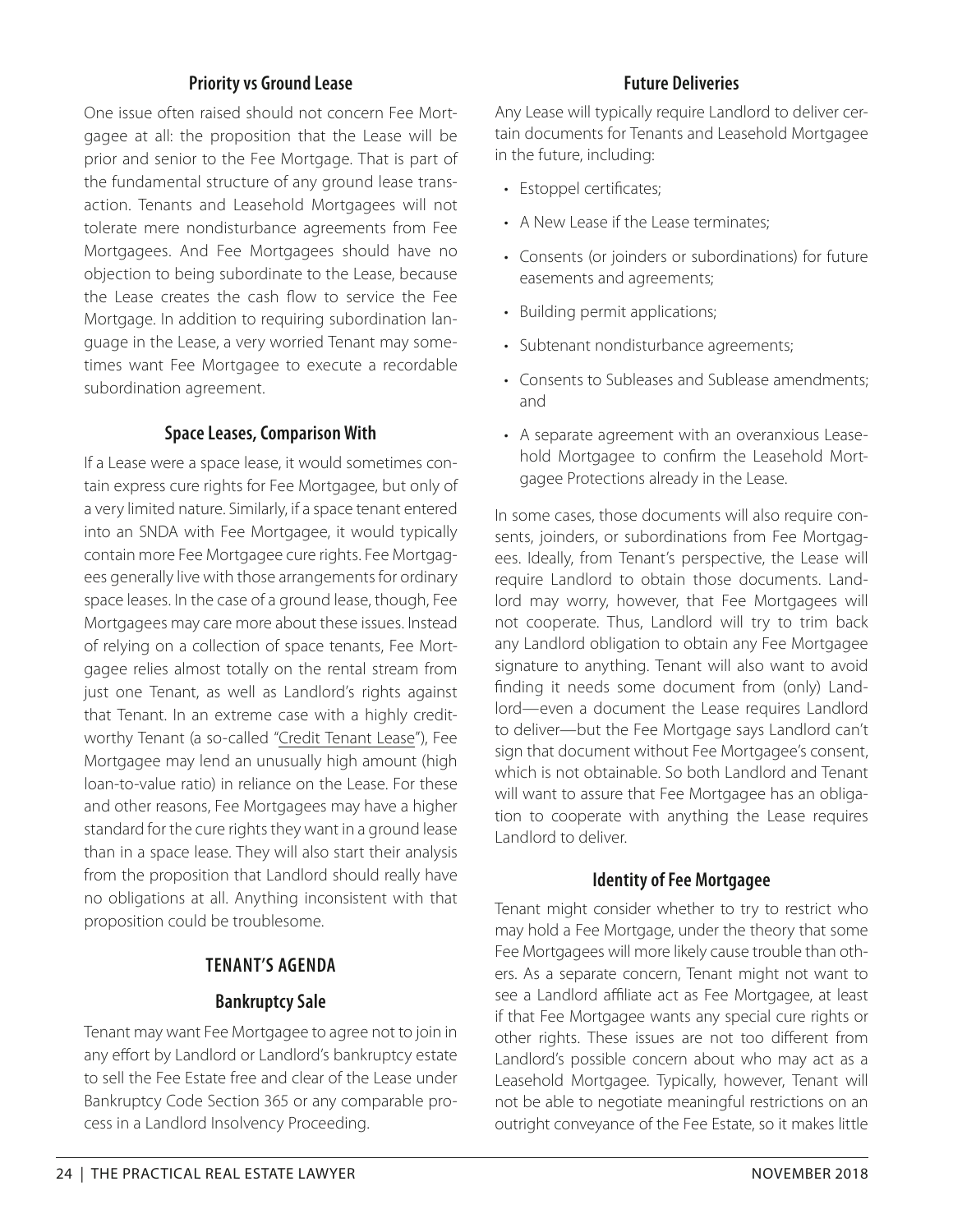sense to restrict Fee Mortgagees. Moreover, if a Fee Mortgage must always remain subordinate to the Lease, this should help mitigate any concerns of Tenant. As a practical matter, though, Landlord and Fee Mortgagee will typically not tolerate giving Tenant any restrictions on Fee Mortgagees or any meaningful remedy for violating any restriction if granted. Tenant will have to live with this problem and make sure the Lease adequately protects Tenant regardless of the identity of Landlord.

#### **Tenant Remedies**

In the rare case where Tenant negotiates restrictions on the identity of Fee Mortgagees, what happens if Landlord violates that restriction? Tenant would have trouble proving damages. At a minimum, any prohibited Fee Mortgagee should have no special rights in that capacity against Tenant. In an extreme case, Tenant might have the right to a partial Rent abatement or delayed Rent increases. The mere possibility of such a remedy could, however, impair financeability of the Fee Estate.

#### **LANDLORD'S AGENDA**

#### **Alignment of Lease and Fee Mortgage**

In closing any Fee Mortgage, Landlord will want the Lease and the Fee Mortgage documents to work together and not place Landlord in an impossible position. A few examples of that proposition follow. All are variations on the single idea that Leases and Fee Mortgages should be aligned. Landlord should address that single idea in the term sheet, letter of intent, application, or commitment for the Fee Mortgage. Fee Mortgagee should have no problem with any of these concepts once Fee Mortgagee has reviewed and approved the Lease.

#### **Documents and Deliveries**

If the Lease requires Landlord to obtain any document or delivery from Fee Mortgagees, Landlord will need to assure that the Fee Mortgage requires Fee Mortgagee to cooperate. Here is sample language:

#### **Required Deliveries**

To the extent the Lease requires Landlord to obtain any document or delivery from its Fee Mortgagee, Fee Mortgagee agrees to execute and deliver that document or delivery, provided that: (x) it is reasonably satisfactory to Fee Mortgagee or meets whatever standards apply under the Lease; and (y) Tenant has met the conditions precedent to require it under the Lease.

#### **Insurance**

If the Lease requires specific insurance, Landlord will not want the Fee Mortgage to require something different or additional. If the Lease requires Tenant to pay for and maintain suitable insurance, then the Fee Mortgage should require Landlord to do nothing more than enforce Tenant's obligations. Landlord should have the obligation to step in only if Tenant does not perform. Here is sample language:

#### **Lease Insurance Requirements**

So long as (a) the Lease is still in effect and (b) Tenant maintains in effect all insurance coverages the Lease requires (subject to Fee Mortgagee's reasonable approval of the deductible amounts to the extent the Lease gives Landlord that approval right), then Landlord's obligations to provide all insurance coverage this Fee Mortgage requires shall be deemed satisfied. That shall not excuse Landlord from the obligation to give Fee Mortgagee evidence of that insurance coverage for Fee Mortgagee's benefit, to the extent of Landlord's right to obtain that evidence under the Lease. If the Lease is not in effect or Tenant fails to maintain any required insurance, then Landlord shall maintain insurance as this Fee Mortgage requires. To the extent Landlord maintains its own insurance, Landlord shall name Fee Mortgagee as an additional insured or otherwise give Fee Mortgagee the benefit of that insurance in a manner consistent with ordinary insurance practices.

#### **Property-Related Obligations**

If the Lease makes Tenant wholly responsible for maintaining the Premises and gives Tenant exclusive possession of the Premises, Landlord will not want to have any maintenance obligations beyond trying to get Tenant to do what it said it would. More generally, Tenant should perform all obligations related to the Property. Landlord would not want its Fee Mortgagee to require anything more from Landlord than Landlord can require from Tenant. So long as Tenant performs, Landlord should have no incremental obligations to Fee Mortgagee. Here is simple language for the Fee Mortgage, which should refer to anything involving Property-related covenants or obligations, including Casualty and Condemnation:

#### **Property-Related Matters**

Notwithstanding anything else in any Loan Document, so long as the Lease is in effect and Tenant is performing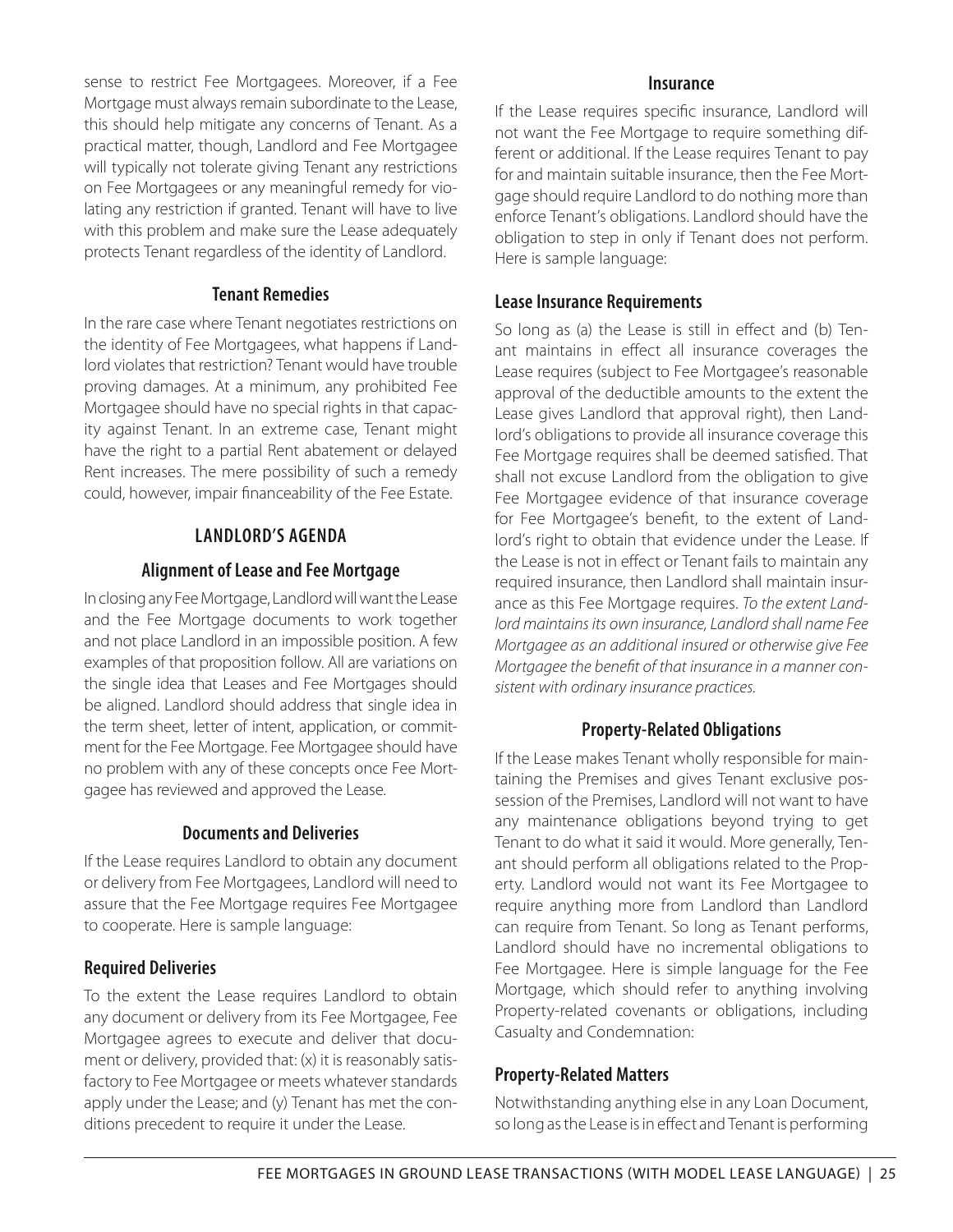its obligations on any matter related to management, operation, repair, or maintenance of the Premises, or relating to \_\_\_\_\_\_\_\_\_\_\_\_\_, the Lease provisions on those matters shall control. So long as the Lease has not terminated, nothing in any Loan Document shall require Landlord to take any actions regarding those matters beyond what the Lease requires of Tenant. Landlord may satisfy that obligation by diligently seeking (short of litigation) to enforce Tenant's obligation to take any such actions. To the extent that and so long as Tenant or any Leasehold Mortgagee has rights under the Lease, those rights supersede all inconsistent provisions in the Loan Documents. Notwithstanding anything else in the Loan Documents, Landlord's and Fee Mortgagee's rights and obligations on Casualty and Condemnation shall be subject to the Lease provisions on those matters, including adjustment, settlement, holding, application, and disbursement of any insurance proceeds or condemnation award.

Ideally, of course, the parties will adjust the requirements of the Fee Mortgage so they align perfectly with those of the Lease. Typical timing pressures of a transaction, and the volume of paper involved, make that difficult. Hence the need for language such as that suggested here.

#### **Tenant Rights; Landlord Consents**

The Lease will often give Tenant broad rights to change use, perform alterations, and sign Subleases. The Fee Mortgage should not give Fee Mortgagee more control over these matters than the Lease gives Landlord. If the Lease gives Landlord consent rights, then Landlord will often allow Fee Mortgagee to control those consents—or at least some of them—but subject to whatever standard (e.g., reasonableness) limits Landlord's exercise of its discretion. Here is sample language on consents:

# **Consents Under Lease**

Landlord shall Notify Fee Mortgagee of any consents requested of Landlord under the Lease. Tenant shall obtain Lender's approval to grant any such consent before doing so, if the consent relates to \_\_\_\_\_\_\_\_. In granting or withholding its approval, Fee Mortgagee shall comply with any standard for consent that applies to Landlord under the Lease. Fee Mortgagee shall respond to a request for its consent within the shorter of (a)  $\overline{\phantom{a}}$  days less than the response time that applies to Landlord under the Lease; and  $(b)$   $\overline{\phantom{a}}$  days

after submission to Fee Mortgagee. Landlord's submission to Fee Mortgagee may include a Conspicuous statement that approval will be deemed granted if not properly withheld within that time. If the submission includes that statement, then Fee Mortgagee's failure to respond in that time shall be deemed approval.

# **Rights of Contest**

The Lease will allow Tenant to contest mechanics' liens, Real Estate Taxes, Laws, and other matters. Landlord cannot find itself in a situation where Tenant can contest a matter under the Lease, but the Fee Mortgage requires Landlord to perform that matter.

# **Representations and Warranties**

To the extent Fee Mortgagee asks Landlord to make representations and warranties on the Property, Landlord should qualify those. If a particular matter, such as legal compliance, is Tenant's responsibility under the Lease, Landlord can often only say that any statements about it are accurate "to Landlord's knowledge." If Tenant has total control of that matter, then any Landlord assurances and covenants need to be "subject to Tenant's rights under the Lease."

#### **Escrows**

Fee Mortgagee may want Landlord to maintain escrows for Real Estate Taxes and insurance. Landlord will want to coordinate those with the Lease requirements. With any luck, the Lease has Landlord-friendly language suggested in this article. In that case, the escrows simply need to be documented accordingly. If the Lease contains no such language, Landlord may need to persuade Fee Mortgagee not to worry about escrows. Given the low loan-to-value ratio of Fee Mortgage loans, Fee Mortgagee ought to be willing to go along, but that discussion should take place very early—preferably at the term sheet stage.

# **Inspection Rights**

Fee Mortgagee will probably want the right to inspect the Property. That right will need to be subject to whatever constraints apply in the Lease. If the inspection occurs during the pre-closing process, Landlord may want to include this statement in the term sheet, application, or similar document for the loan: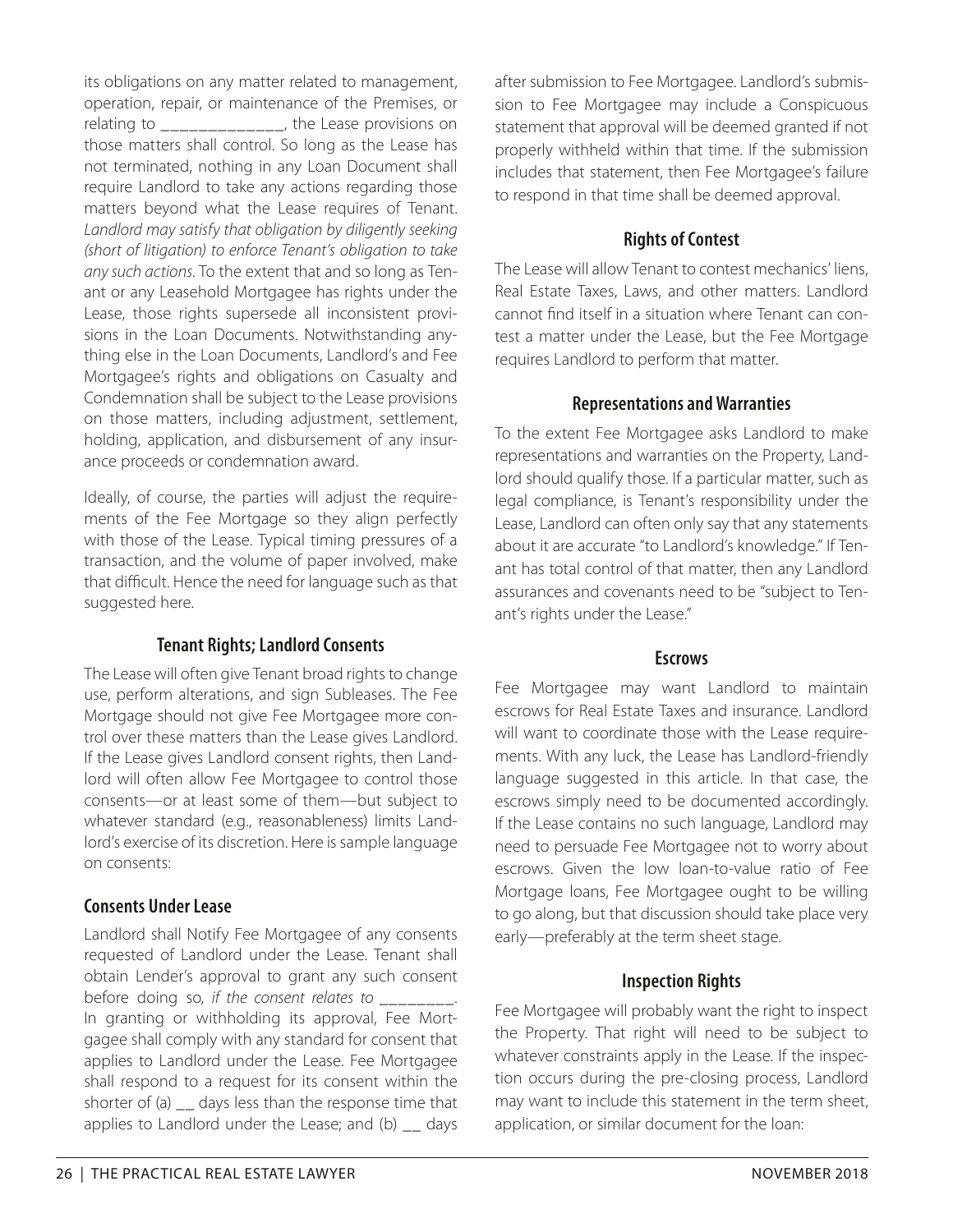# **Property Inspections**

Fee Mortgagee's inspection of the Property must comply with any requirements and limitations in the Lease. Unless the inspection discloses Tenant is in material default under the Lease (for example, Tenant is not prosecuting \_\_\_\_\_\_\_ as the Lease requires), the Property shall be deemed to have passed inspection.

#### **Reporting**

The same themes arise in the context of reporting requirements under the Fee Mortgage. Here is an example of how Landlord might protect itself from having to report information it does not have and cannot obtain:

# **Reporting**

As long as the Lease remains in effect, Landlord need not give Fee Mortgage any property-level report, financial statement, or rent roll that reflects any sublease or Tenant's results of operations, except to the extent the Lease entitles Landlord (and Tenant gives Landlord) that information. Landlord's reporting shall be limited to Landlord's leased Fee Estate subject to the Lease.

#### **Nonrecourse Carveouts**

If Landlord or its principals assume personal liability for any "bad acts," carve out anything done by Tenant, such as Tenant's theft of security deposits. The description of carveouts should speak in the active voice, e.g., "If Landlord steals the security deposits," as opposed to "If any security deposits are misapplied." Fee Mortgagee may want to add carveouts for prohibited Lease amendments and Rent prepayments. Landlord and its principals should be willing to accept that.

#### **General Statement on Alignment**

In addition to the specific concerns and specific language suggested above, Landlord may ask Fee Mortgagee to include language like this in the Fee Mortgage, though a conservative Fee Mortgagee may balk at the contemplated level of generality and insist that Landlord identify in detail each specific provision in any Loan Document that causes concern:

#### **Alignment with Lease**

To the extent the Lease allows Tenant to do anything without Landlord's consent (e.g., alterations), that action by Tenant shall not be deemed to violate the Loan Documents. Any action the Lease requires

Landlord or Tenant to take (or allows Tenant to take without Landlord's consent) shall not be deemed to violate or cause a default under any Loan Document. Notwithstanding anything else in any Loan Document, Landlord shall have no obligation to do anything that would violate the Lease. Where the Loan Documents require Landlord to cause Tenant to take some action or make any payment, Landlord shall diligently seek to cause Tenant to do so in a manner consistent with the Lease. If Landlord fails in those efforts, that shall not constitute a default under the Loan Documents unless the failure continues for days. Nothing in this paragraph obligates Landlord to commence any litigation against Tenant. Fee Mortgagee shall accept performance of any obligation under the Loan Documents by Tenant as if Landlord had performed it.

# **Fee Mortgage Closing Process**

When Landlord contemplates obtaining a Fee Mortgage, Landlord must plan ahead for the closing process. From Landlord's perspective, however, the most important Fee Mortgage closing delivery doesn't occur at closing. It occurs instead when the Fee Mortgage closing process begins. Fee Mortgagee needs to review the Lease and approve it, with no demand for a Lease amendment, a "clarification" from Tenant, or anything else outside Landlord's control or that the Lease does not already require from Tenant.

Landlord should insist that any prospective Fee Mortgagee have its counsel review the Lease and raise any issues before the rest of the closing process begins. Landlord will probably have to pay for that. Here is sample language for the commitment letter:

# **Early Lease Approval**

Landlord has submitted a copy of the Lease to Fee Mortgagee. Fee Mortgagee shall review and approve or disapprove it before undertaking any other preclosing, due diligence, third party, or documentation activities for the Fee Mortgage. Landlord has advised Fee Mortgagee that Fee Mortgagee must either accept or reject the Lease as is. Borrower will not obtain any Lease amendment or "clarification." If Fee Mortgagee rejects the Lease, then Fee Mortgagee shall promptly refund Landlord's Deposit, less only Fee Mortgagee's actual reasonable attorneys' fees to review the Lease.

If Fee Mortgagee's counsel finds any issues, the parties should deal with them before Landlord incurs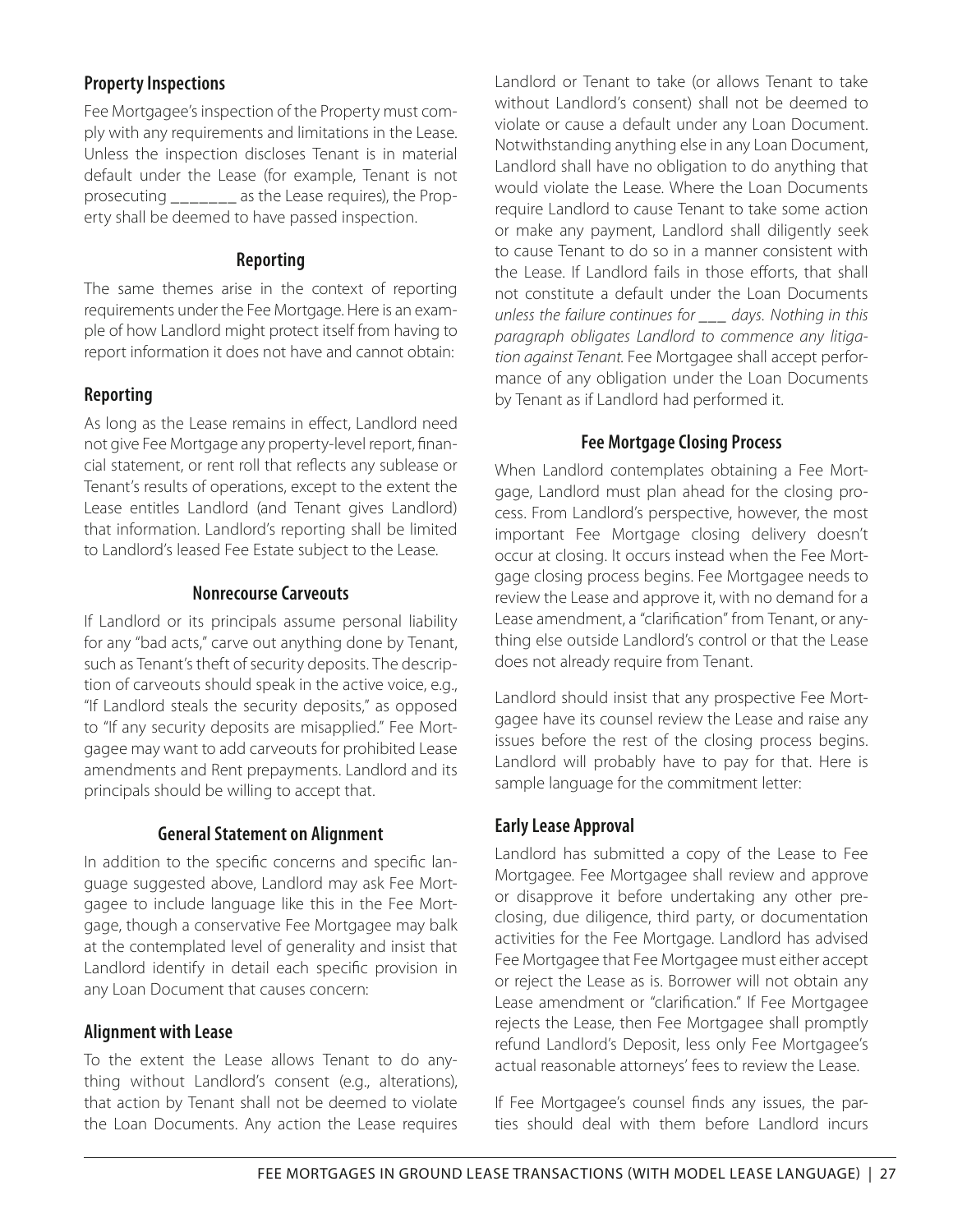significant expense for anything else in the closing process. In most cases, the prospective Fee Mortgagee will thank its counsel for being diligent and then decide to live with whatever issues counsel discovers. In some cases, Landlord and Fee Mortgagee may use loan covenants or nonrecourse carveouts to handle any concerns identified by Fee Mortgagee's counsel. That mechanism may work for issues with the control of Landlord and its guarantor, but not for any issues beyond their control.

In a tiny minority of cases, the issues in a Lease will be so serious that Landlord will need to: (a) obtain (i.e., pay Tenant for) a Lease amendment; (b) find a different lender with less diligent counsel; or (c) persuade this Fee Mortgagee or the next one to accept the Lease without resolution of the issue. In the author's experience, Landlord and a prospective Fee Mortgagee usually agree to option (c) and life goes on without further drama. If, however, the issue arises during the Loan closing process, rather than as a gating issue before the Loan closing process begins, then it can cause a great deal of excitement and wasted time.

# **Inappropriate Provisions**

Landlords sometimes try to add language to Leases that create protections for Fee Mortgagees going beyond cure rights and other rights inspired by Leasehold Mortgagee Protections and nondisturbance agreements. More specifically, Landlord will try to look ahead to future Fee Mortgagees and try to assure that the Lease shifts any resulting risks to Tenant and protects Landlord from the risk that Fee Mortgagee will want more than the Lease contemplates Landlord will be able to obtain from Tenant and deliver to Fee Mortgagee. Particularly if Tenant believes all Fee Mortgages should under all circumstances remain subordinate to the Lease (and any inconsistencies between any Fee Mortgage and the Lease should be resolved in favor of the Lease), Tenant will probably not tolerate these proposed provisions.

In rare cases, however, they may make sense. For example, if Landlord and Tenant are (and will remain) related and the Lease is being created just to facilitate Fee Mortgage financing, Tenant may be more willing to roll over for future Fee Mortgages.

Here are some sample overly Landlord-friendly provisions that an aggressive (or deluded) Landlord may want to add to a Lease. These provisions should not be regarded as "recommended" or "desirable." To the contrary, they represent the diametric opposite of the approach suggested in this article, which is "market standard" in the author's experience. This language—based on language that someone actually proposed to the author in a Lease transaction appears here only for reference purposes and as an inspiration for creative writing in or about Leases.

# **Fee Mortgages**

Notwithstanding anything else in this Lease, for any Fee Mortgage and Fee Mortgagee, present or future: (a) the Fee Mortgage shall govern to the extent of any conflict with the Lease; (b) if any Fee Mortgage or Fee Mortgagee from time to time requires insurance coverage, or imposes requirements on insurance coverage (including scope of Insurance Documents) that go beyond those of this Lease, those insurance and insurance-related requirements shall also be deemed to constitute Liability Insurance or Property Insurance, as applicable, under this Lease; (c) Landlord shall have no obligation, and Tenant shall have no right, to do anything that would violate a Fee Mortgage or entitle Fee Mortgagee to exercise any right or remedy under a Fee Mortgage; and (d) if any Fee Mortgagee disapproves any matter, including a Transfer of the Leasehold Estate, based on whatever approval standards apply under the Fee Mortgage, then Landlord may withhold its approval to that matter. Nothing in this paragraph obligates Tenant to make any payment except to the extent this Lease would require Tenant to make that payment if the Fee Mortgage did not exist.

# **Information for Fee Mortgagees**

If Landlord may eventually obtain a Fee Mortgage (i.e., if Landlord is in the real estate business or might want to sell the Fee Estate to someone in the real estate business), Landlord will know that prospective Fee Mortgagees will want information that Tenant controls—both for initial Fee Mortgage underwriting and closing and continuing over the life of the Fee Mortgage loan. As a starting point, Landlord may want Tenant to deliver an estoppel certificate like the one that the Model Lease requires Landlord to sign for Tenant.

An actual or prospective Fee Mortgagee may also want to know how Tenant is doing in its business of subleasing and operating the Premises. Tenant's success or failure will, as a practical matter, determine whether the Rent will be paid. Fee Mortgagee assumes that payment of Rent is a good indicator for likely payment of Fee Mortgage debt service. Thus, Tenant's financial performance becomes crucial to Fee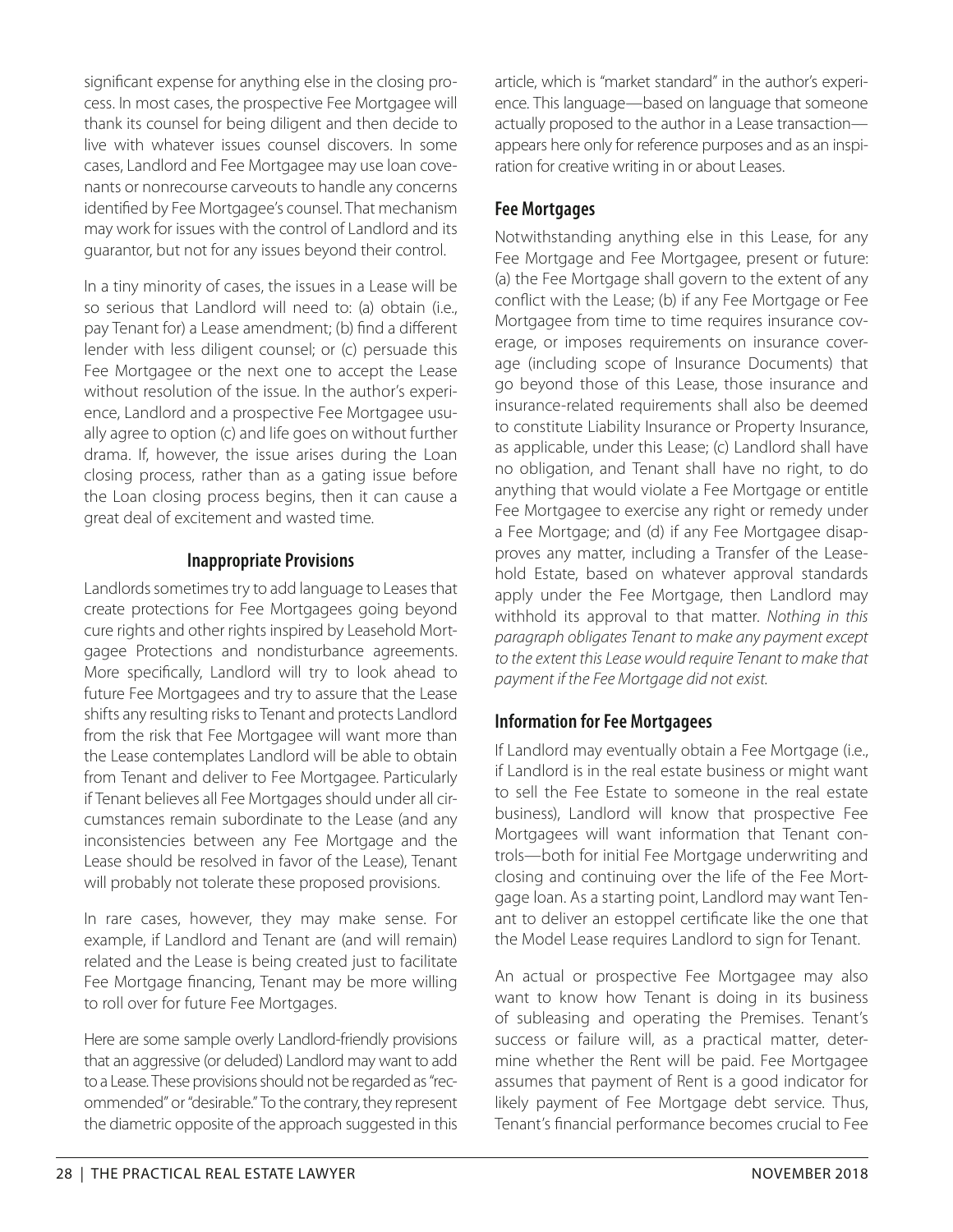Mortgagee's underwriting, closing, and monitoring of its Loan. For that reason, Leases sometimes require Tenant to report financial information to actual or prospective Fee Mortgagees, even if Landlord is not entitled to receive that information. Whatever information Tenant agrees to give Landlord should automatically be deemed a "Confidential Delivery" or subject to whatever confidentiality obligations apply in the Lease. Those obligations should be built into the Lease rather than contemplate execution of a separate confidentiality agreement to be negotiated (fought over) later.

#### **Tenant Acquisition of Fee Mortgage**

In some cases, creative Tenants acquire their Landlords' Fee Mortgages, and then use those Fee Mortgages as mechanisms to torment Landlord. Landlord may want to try to prevent that. A few comments on that risk:

#### **Documentation on Transfer**

Landlord can ask for a certificate and other documentation if any Transfer of a Fee Mortgage occurs, but the problems suggested above will remain.

#### **End Runs**

If a Tenant Affiliate has set its mind on acquiring a Fee Mortgage, then as a practical matter it can probably find a way to do it regardless of what the Lease says. Landlord will probably never be able to prove it happened. For example, Tenant Affiliate could enter into a total return swap with Fee Mortgagee, or one or more option agreements coupled with appointment of a Tenant Affiliate as servicer of the Fee Mortgage. Thus, Landlord may just have to live with this risk and keep it in mind when negotiating any Fee Mortgage.

#### **Fee Mortgagee Reluctance**

Fee Mortgagees will probably not agree to any restrictions on Transfer of a Fee Mortgage. Therefore, the prohibitions need to appear in the Lease, in the form of restrictions on Tenant. Any such restrictions will cause concern for Leasehold Mortgagees worried about the possible need to cure unusual defaults.

#### **Fee Mortgage Terms**

In negotiating any Fee Mortgage, Landlord might try to persuade Fee Mortgagee to agree not to transfer to any Tenant Affiliate, or enter into any agreement with any Tenant Affiliate about the Fee Mortgage.

#### **Institutional Transferees**

As a back-door way to prevent most Tenants from acquiring Fee Mortgages, Fee Mortgage might agree to Transfer only to Institutions. As a compromise measure, if a Fee Mortgage is Transferred to any Person except an Institution, then some of its terms (or protections for Fee Mortgagees in the Lease) might change in ways that would make it harder for a Tenant-related Fee Mortgagee to squeeze Landlord. Although this sounds reasonable, Fee Mortgagee may hate the idea. Moreover, a smart Tenant could readily figure out a way around these restrictions.

Even if Fee Mortgagee agrees to any restrictions on Transfers to Tenant or its Affiliate, Fee Mortgagee will probably insist that the restrictions go away if an Event of Default exists under the Fee Mortgage, which is the only time when these issues matter. Ultimately Landlord must negotiate the Fee Mortgage so it doesn't matter who holds the Fee Mortgage. Ideally, the terms of the Fee Mortgage should be reasonable enough that Landlord doesn't care who holds it. As a practical matter, however, most borrowers can't achieve that.

#### **FIRST RIGHTS**

In any Lease, Landlord will occasionally give Tenant a First Right. Less often, Tenant will give Landlord one. Any First Right, as well as any purchase option, raises a wide panorama of fascinating issues and opportunities for dispute. A handful of those issues and potential disputes relate specifically to Fee Mortgages and are collected here. They affect Landlord, Tenant, and Fee Mortgagee.

#### **First Right Carveouts**

A careful Fee Mortgagee (and hence Landlord) will want to assure that any First Right does not apply to: (a) Landlord's grant of a Fee Mortgage; (b) any Fee Mortgage Foreclosure Transfer; and perhaps (c) any transfers of the Fee Estate occurring after any Fee Mortgage Foreclosure Transfer<sup>2</sup>

#### **Response to Carveouts**

The suggestion in the previous paragraph will concern any Tenant, if Tenant cares about its First Right. In response, Tenant may request some protections designed to reduce the risk of foreclosure. Every one of these is reasonable, but probably none of them will fly: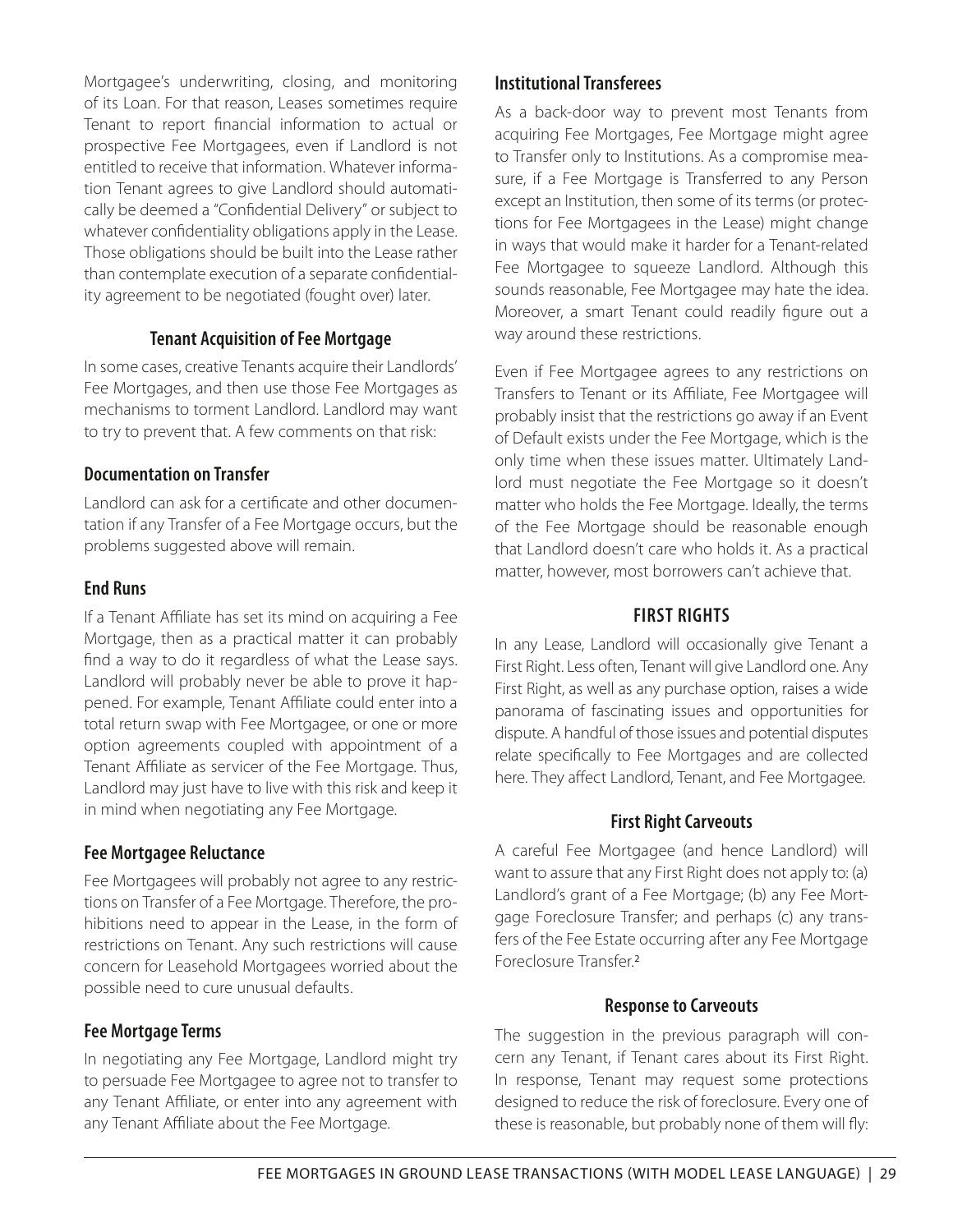#### **Maximum Amount**

Tenant may want to limit the amount that a Fee Mortgage may secure, thus opening a new can of worms. Tenant might also worry that certain types of financing are more likely to lead to foreclosure than others.

#### **Notice of Foreclosure**

Tenant may try to require that Fee Mortgage must give Tenant reasonable prior notice of any foreclosure auction, including any adjournment, so Tenant can bid. This proposal, though very logical, usually fails because Landlord will recognize that it would terrify any prospective Fee Mortgagee.

#### **Permitted Holders**

Tenant may try to limit who may hold the Fee Mortgage, under the theory that certain Fee Mortgagees will behave better than others. See "Identity of Fee Mortgagee" above.

#### **First Right Default**

If Landlord exercises a First Right against Tenant, what happens if Landlord defaults in its obligation to purchase the Leasehold Estate? Fee Mortgagee will want to assure that any such default cannot adversely affect Fee Mortgagee. Tenant's rights and remedies should consist of keeping Landlord's deposit under the Purchase and Sale Agreement. The Lease should not suggest that Fee Mortgagee might need to cure the default. Fee Mortgagee would also be unhappy with the prospect of litigation between Landlord and Tenant over Landlord's default. Thus, Fee Mortgagee may want to require that if Landlord wants to exercise a First Right, it must use a different entity for that purpose.

#### **Interaction with Fee Mortgage**

How does Tenant's First Right interact with a Fee Mortgage? Is there any possibility that Tenant might be able to acquire the Fee Estate, free and clear of the Fee Mortgage, without paying the entire Fee Mortgage? If the First Right is in the Lease or otherwise prior to the Fee Mortgage, then it would give Tenant the right to acquire the Fee Estate at a particular price determined through the First Right process. What happens if that price falls short of the amount secured by the Fee Mortgage? Tenant would probably prevail and acquire the Fee Estate free of the Fee Mortgage, although Fee Mortgagee would be entitled to the sales proceeds, such as they were. Conversely, how would Landlord's default under Tenant's First Right affect Fee Mortgagee? Fee Mortgagee's right to cure, in itself, doesn't necessarily solve a future problem if Landlord's obligations are too onerous. If a Lease contains any First Right, Fee Mortgagee will worry about all these issues and insist that the Lease offer adequate protection.

# **LEASE LANGUAGE ON FEE MORTGAGES**

Based on the preceding suggestions, any Lease should contain language that looks out for Landlord's future Fee Mortgagees. It should start by giving them protections like those of Leasehold Mortgagees, though not as extensive. But it also needs to consider some other issues, not all of them obvious. This sample, below, offers sample language to that effect. Footnote offer some commentary, occasionally but not always repeating any relevant comments earlier in this article.

The author consents to use of this sample language in any Lease. An editable version is available from the author. It will reflect any improvements since publication.

# **FEE MORTGAGES**

#### **Priorities and Relationships of Estates**

Landlord may grant any Fee Mortgage, but only if at the time Fee Mortgagee is an Institution.<sup>3</sup> This Lease, the Leasehold Estate, and any New Lease shall be prior and superior to all Fee Mortgages and the rights of all Fee Mortgagees.<sup>4</sup> That priority and superiority shall also extend to any amendments to this Lease made with Fee Mortgagee's consent.<sup>5</sup> Nothing in a Fee Mortgage can change Landlord's or Tenant's rights or obligations under this Lease. Every Fee Mortgage shall: (a) attach only to the Fee Estate and not the Leasehold Estate; (b) be, and state that it is, subject and subordinate to this Lease and any New Lease; and (c) require Fee Mortgagee to join in, or subordinate to, any Easements, Incentive Documents, SNDA, and other documents this Lease requires Landlord to sign, provided that each such document is in ordinary and customary form, recorded (except in the case of any documents not customarily recorded), and reasonably satisfactory to Fee Mortgagee.<sup>6</sup>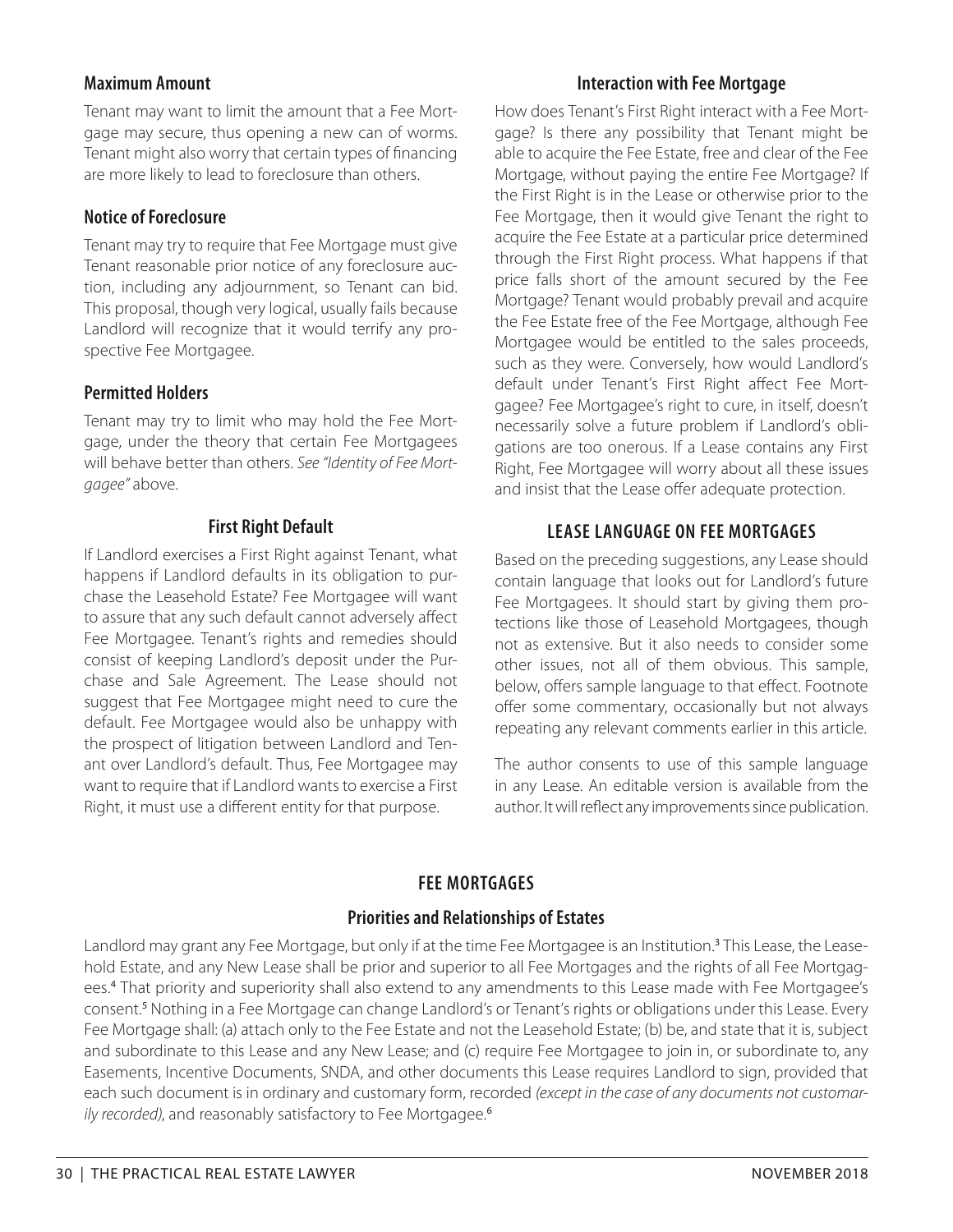## **Fee Mortgage Foreclosure**

A Fee Mortgage Foreclosure Transfer shall: (a) not affect this Lease or the Leasehold Estate, which shall remain encumbered by any Leasehold Mortgage; (b) impair no rights of Tenant or any Leasehold Mortgagee, New Tenant, or Post-Foreclosure Tenant; and (c) Transfer only the Fee Estate and Landlord's interest in and rights under this Lease, subject to this Lease.<sup>7</sup>

#### **Protections**

No Modification of this Lease shall be effective unless consented to in writing by all Fee Mortgagees, Leasehold Mortgagees, Landlord, and Tenant. A Foreclosure Transfer under any Leasehold Mortgage shall not impair the Fee Estate or any Fee Mortgage, and shall Transfer only the Leasehold Estate and Tenant's interest in and rights under this Lease. The Fee Estate shall remain encumbered by the Fee Mortgage.

#### **Notices and Defaults**

If Tenant gives Landlord any Notice of any alleged default by Landlord that could entitle Tenant to terminate this Lease, abate Rent, claim an offset, or claim a partial or total eviction, then: (a) Tenant shall simultaneously give a copy to each Fee Mortgagee of which Tenant has received Notice; and (b) each Fee Mortgagee shall have the right, but no obligation, to cure Landlord's default within 30 days after Tenant gives that Notice. If Fee Mortgagee cannot reasonably cure a nonmonetary Default within Fee Mortgagee's cure period under the previous sentence, it shall have such additional time as it reasonably needs so long as it prosecutes the cure with reasonable diligence and continuity. If Fee Mortgagee cannot reasonably cure a default without possession, then Fee Mortgagee shall be entitled to any additional time it reasonably needs to consummate a Foreclosure Transfer and obtain possession, but only so long as Fee Mortgagee: (i) prosecutes its rights and remedies with reasonable diligence and continuity; and (ii) timely exercises its cure rights for all other Defaults of which it has received Notice.

#### **Multiple Fee Mortgagees**

If at any time Tenant has received Notice of multiple Fee Mortgagees: (a) any consent by or Notice to Fee Mortgagee refers to consent by or Notice to all Fee Mortgagees; (b) except under clause (a), the most Senior<sup>8</sup> Fee Mortgagee may exercise all rights of each Fee Mortgagee, to the exclusion of every junior Fee Mortgagee; and (c) to the extent that the most Senior Fee Mortgagee declines to do so, any other Fee Mortgagee may exercise those rights, in order of priority.

#### **Designee, Etc**

Notwithstanding anything else in this Lease, Fee Mortgagee or Successor Landlord may exercise its rights through an Affiliate, assignee, designee, nominee, subsidiary, or other Person, acting in its own name or in Fee Mortgagee's or Successor Landlord's name, provided that Fee Mortgagee or Successor Landlord confirms in writing (if requested) that such Person is authorized to exercise those rights. Anyone acting under the previous sentence shall automatically have the same protections, rights, and limitations of liability as a Fee Mortgagee.

#### **Fee Mortgage Escrow**

If a Fee Mortgagee requires an ordinary and customary escrow arrangement for Real Estate Taxes or insurance premiums, Tenant shall make all deposits into that escrow as Fee Mortgagee requires, provided that Fee Mortgagee agrees to timely release those deposits only to pay Real Estate Taxes or insurance premiums and not to pay any Mortgage indebtedness or anything else, even if the Fee Mortgage is in default, so long as no Lease Abandonment has occurred.<sup>9</sup>

#### **Third-Party Beneficiary**

Every present and future Fee Mortgagee is an intended third-party beneficiary of this Article.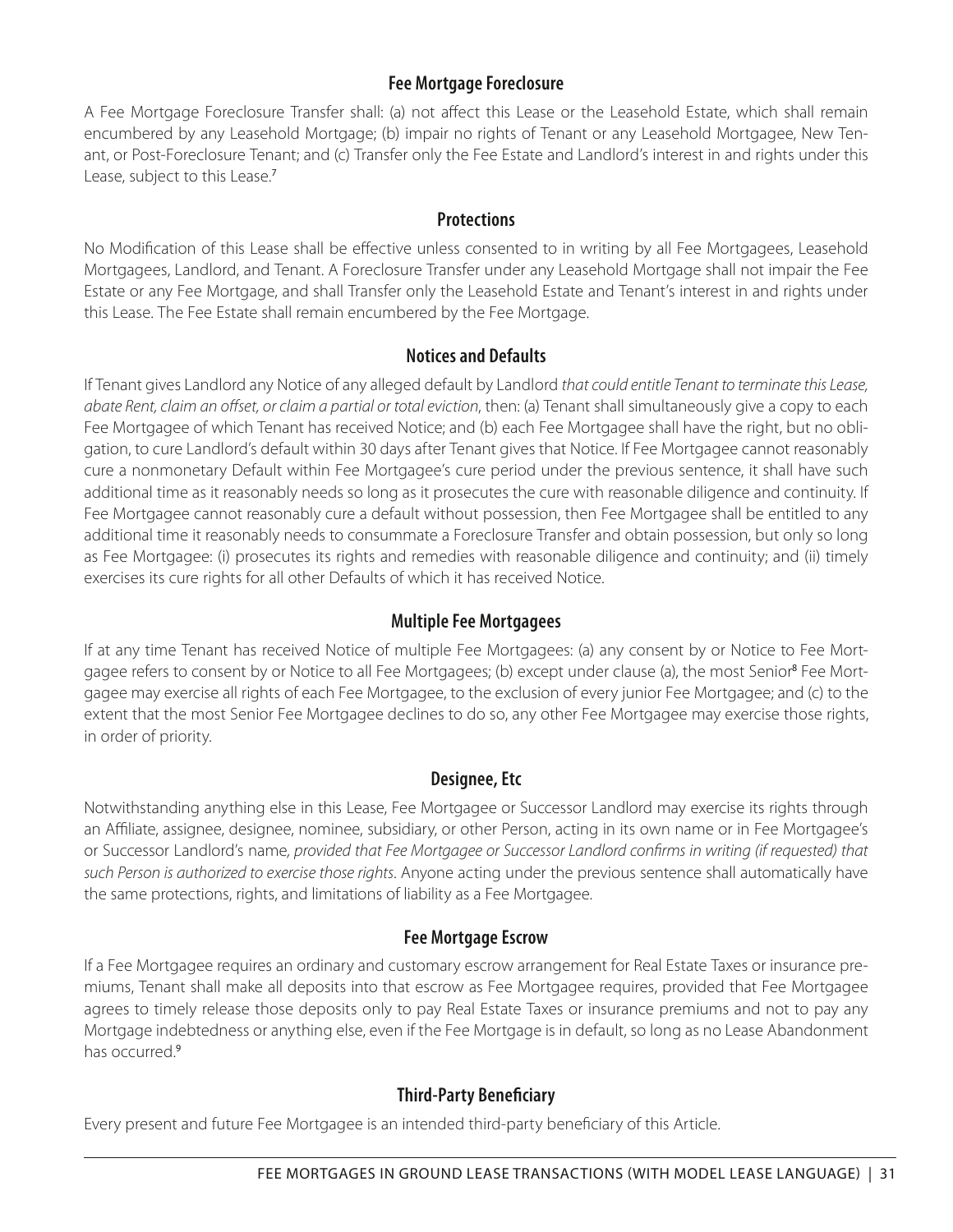# **Financial Reporting**<sup>10</sup>

If a prospective Fee Mortgagee is an Institution that has executed and delivered to Tenant a confidentiality agreement substantially in the form of Exhibit \_ (a "Confidentiality Agreement"),<sup>11</sup> then Tenant shall give that prospective Fee Mortgagee these items (the "Confidential Fee Mortgagee Deliveries") for underwriting and closing the Fee Mortgage: (a) reasonable access to the Premises for inspection, subject to Subtenants' rights and compliance with Tenant's reasonable instructions; (x) Tenant's financial statements (balance sheet, income statement, and rent roll) for the Building (but not those of any Guarantors)<sup>12</sup> for the previous three fiscal years (which need not be prepared by a certified public accountant unless one was otherwise engaged for that purpose) ("Tenant Financial Information"); (b) copies of all<sup>13</sup> Subleases then in effect; and (c)  $\lceil \cdot \cdot \cdot \rceil$  [such other information and materials as the prospective Fee Mortgagee reasonably requests]. After the closing of any such Fee Mortgage, if the Confidentiality Agreement remains in effect and Fee Mortgagee remains an Institution, Tenant shall give Fee Mortgagee updated Financial Information and copies of newly executed Subleases since Tenant's last such delivery to that Fee Mortgagee, but only if that Fee Mortgagee requests, up to once a year. Landlord shall reimburse all reasonable costs and expenses, including Legal Costs and photocopying costs, but excluding staff time, that Tenant incurs in performing under this paragraph.

# First Rights

If this Lease contemplates Landlord may give any Notice to Tenant that would or could entitle or require Tenant to acquire the Fee Estate or sell the Leasehold Estate, then no such Notice shall be effective unless it includes written consent by all Fee Mortgagees.<sup>14</sup>

# Landlord Bankruptcy

If Landlord, or a trustee or debtor in possession acting for Landlord, purports to reject this Lease under 11 U.S.C. § 365(h)(1) (A), then Tenant shall not exercise any 365 Termination Option without Fee Mortgagee's written consent. By accepting its Fee Mortgage, each Fee Mortgagee shall be deemed to have irrevocably agreed with Tenant not to initiate, consent to, or support any Landlord's Free and Clear Sale.<sup>15</sup>

# Tenant Control of Fee Mortgagee

Tenant shall not, and shall not cause or permit any Tenant Affiliate to, directly or indirectly acquire any Fee Mortgage or obtain any direct or indirect right to control or direct any Fee Mortgagee.<sup>16</sup>

# Fee Mortgagee Contact Information

To the extent this Lease requires or permits Tenant to give any Notice to a Fee Mortgagee, Tenant may do so based on the name and address most recently either: (a) placed of record before Tenant acquired the Leasehold Estate; or (b) thereafter actually given to Tenant in compliance with this Lease. Tenant has no obligation to run a title search, except when it acquires the Leasehold Estate, or to perform any investigation to determine any Fee Mortgagee's then current name or address.<sup>17</sup>

# Dispute Resolution Proceedings

If Landlord or Tenant initiates any Dispute Resolution Proceeding, then the parties shall simultaneously Notify each Fee Mortgagee. Fee Mortgagee may participate in those proceedings on Landlord's behalf, or exercise any of Landlord's rights in those proceedings, in each case (at Fee Mortgagee's option) to the exclusion of Landlord, but (as between Landlord and Fee Mortgagee) subject to the Fee Mortgage loan documents. No settlement shall be effective without Fee Mortgagee's consent, unless Landlord simultaneously pays it and the claimant releases any claim against Fee Mortgagee. Nothing in this paragraph limits Landlord's rights against Tenant or Guarantor.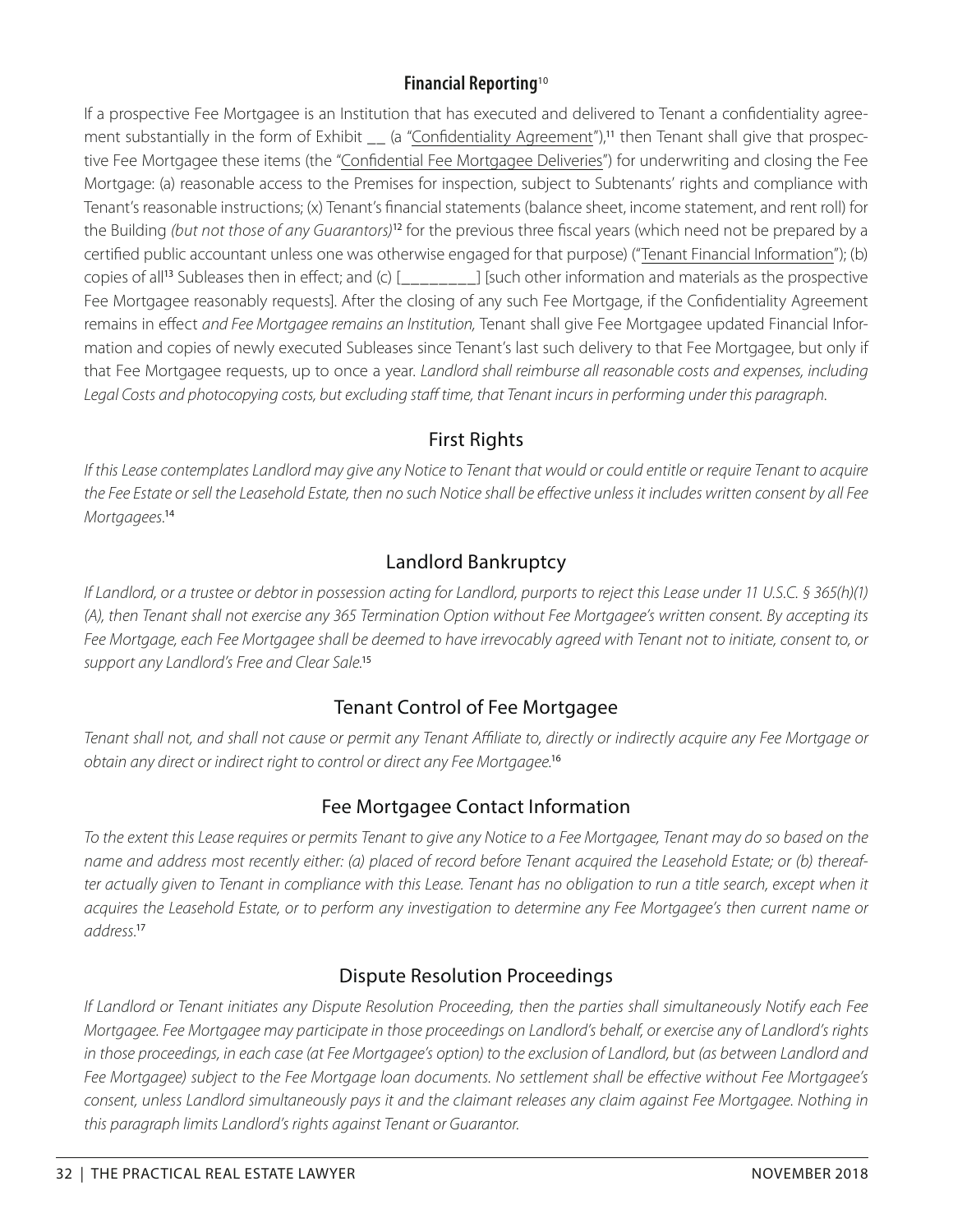# Successor Landlord

If a Fee Mortgagee or its designee succeeds to the Fee Estate through a Foreclosure Transfer (a "Successor Landlord"), then at Successor Landlord's request, Tenant shall: (a) automatically attorn to and recognize Successor Landlord as Landlord; and (b) promptly sign and deliver an attornment agreement as Successor Landlord reasonably requests but only if it is reasonably acceptable to Tenant and consistent with this Lease and Successor Landlord assumes all existing undischarged, and future, obligations of Landlord, subject to the Exculpation Clause. On any such attornment, this Lease shall continue as a direct lease between Successor Landlord and Tenant on all the same terms. No Fee Mortgagee or Successor Landlord shall ever have any liability under this Lease beyond its interest in this Lease and the Premises. That liability shall terminate if that Successor Landlord assigns this Lease in accordance with its terms (and the assignee Landlord assumes those obligations).<sup>18</sup>

# Successor Landlord Protections

Notwithstanding anything else in this paragraph, unless Successor Landlord is an Affiliate of the former Landlord, Successor Landlord shall not be: (a) liable for any previous act or omission of Landlord, except to the extent it continues after attornment; (b) subject to any Offset that Tenant could have claimed against Landlord before attornment; (c) bound by any Modification made without consent by the Fee Mortgagee that initiated the Foreclosure Transfer<sup>19</sup>; (d) required to perform any Construction that Landlord had agreed to perform; or (e) required to account for any security deposit, prepaid Fixed Rent, or letter of credit of Tenant except any that Fee Mortgagee or Successor Landlord actually received.<sup>20</sup> Successor Landlord may at any time abandon its interest in the Fee Estate by Notice to Tenant. After any such abandonment Successor Landlord shall have no further liability under this Lease.<sup>21</sup>

# Confirmatory Agreement

Tenant shall on request of any Fee Mortgagee or Successor Landlord, and Fee Mortgagee or Successor Landlord shall on request of Tenant or a Leasehold Mortgagee, enter into an agreement in form and substance reasonably satisfactory to the parties, confirming these Lease provisions: (a) the relationship and priorities between Tenant (and Leasehold Mortgagees) and Fee Mortgagee; (b) the consequences of an attornment to Successor Landlord; (c) the protections for a Successor Landlord; and (d) any amendment, waiver, or termination of that agreement requires Leasehold Mortgagee Consent.<sup>22</sup> No such agreement shall increase any party's obligations, or decrease any party's rights, without that party's consent.

#### Notes

- 1 For a discussion of nondisturbance agreements, the risks against which they might protect Fee Mortgage, and how any Tenant might feel about those protections, see Joshua Stein, "Needless Disturbances? Do Nondisturbance Agreements Justify All the Time and Trouble?," 37 ABA Real Property, Probate and Trust Journal, Winter 2003, at 701; "Report of Subcommittee on Nondisturbance Agreements, with model Agreement" (Joshua Stein, subcommittee chair, primary author), New York State Bar Association Real Property Law Section Newsletter, Spring 1994, at 42; and Thomas G. Homburger and Lawrence A. Eiben, "Who's on First— Protecting the Commercial Mortgage Lender," 36 ABA Real Property, Probate and Trust Journal 411 (2001).
- 2 Tenant will not always accept exemption (c). As a compromise position, Landlord and Fee Mortgagee might limit the exemption to future affiliate transfers or multiproperty transfers.
- 3 What happens if Fee Mortgagee later stops being an Institution, such as if an Institution sells the Fee Mortgage to an opportunistic investor? Tenant might want to deny such an investor at least some Fee Mortgagee protections. This language does not address that possibility, as a Fee Mortgagee will typically not tolerate any implied or indirect

restrictions on transfer. Tenant should negotiate a Lease, and Fee Mortgagee protections, that work right for Tenant regardless of the identity of any Fee Mortgagee. That argument would imply the Lease should allow anyone at all to hold a Fee Mortgage. The language in the text represents a reasonable compromise.

- The definition of Fee Mortgage should probably require any Fee Mortgage to be recorded. Otherwise, a purchaser of the Leasehold Estate has no way to know with certainty who is entitled to protections. Tenant may want the definition of Lease to include all future amendments. Absent a requirement for Fee Mortgagee approval of each such amendment, Tenant's definition would make the Fee Estate unfinanceable, because an amendment could, e.g., reduce the rent to \$1 per year.
- 5 Tenant may propose that Fee Mortgagee must be "reasonable" about consenting to Lease amendments. That will typically be a non-starter for any Fee Mortgagee. Landlord should categorically reject it.
- 6 This would include, for example, any SNDA that this Lease requires Landlord to deliver to a Subtenant. Landlord may object to the entire concept in this paragraph, and particularly clause (c), as it may scare off at least some potential Fee